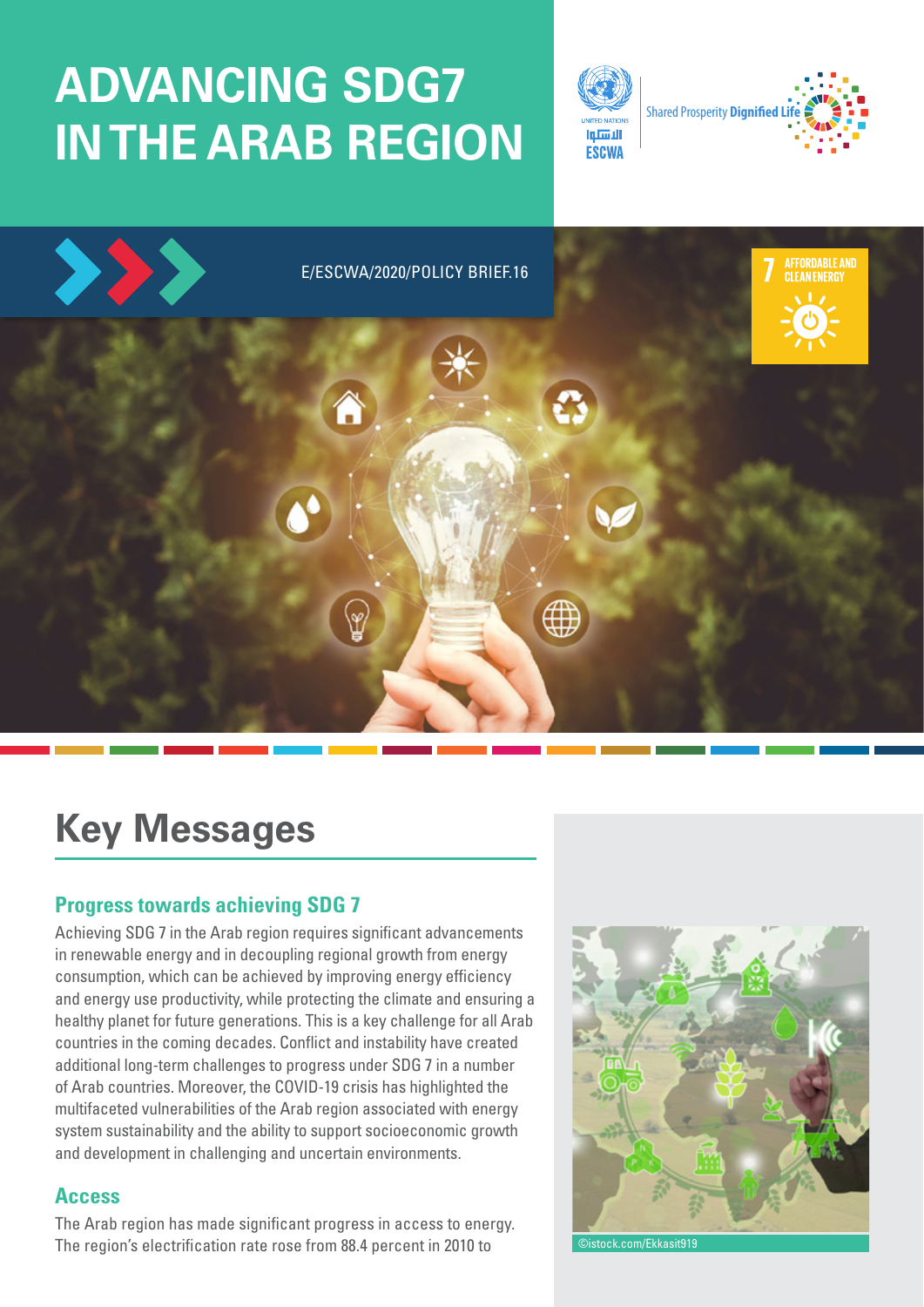92.5 percent in 2018, making it the most electrified regional group of countries in the developing world. Access to electricity is close to universal in cities across the region, but stood at 84 per cent in rural areas in 2018. However, unplanned service disruptions continue to be a challenge for electricity users, irrespective of the urban-rural or income divide.

Access to clean cooking fuels and technologies (CFTs) remains high in the Arab region, with 12 countries having almost full access in 2018; however, the Arab Least Developed Countries (LDCs) accounted for most of the deficit in the region's clean fuel and electricity access.

## **Efficiency**

The Arab region is not on track to achieve global energy efficiency targets. While the region has the second lowest regional energy intensity rate globally, this decline is not enough to help the region maximize the productive use of its energy resources. The transport sector remains the top energy intensive sector in all of the world's regions. Agriculture and services have seen the greatest fall in energy intensity in the Arab region since 2010.

### **Renewables**

Renewable energy continues to be used sub-optimally in the Arab region. As at 2017, renewable energy accounted for almost 11 per cent of the Arab region's energy mix, the lowest share in any of the world's regions. A handful of countries account for virtually all of the region's renewable energy consumption, leaving substantial scope for further uptake given the region's plentiful renewable energy resources.

## **Priority actions over the next four years**

- Reprioritize structural economic diversification, boost energy productivity and redirect energy subsidies to mobilize sustainable energy technologies and scale up investment in socioeconomic development, especially the health sector;
- Establish sustainable demand- and supply-side management systems, and implement large-scale energy efficiency retrofit programmes across all economic sectors;
- Open up market opportunities, remove barriers to increase private sector involvement, and develop local manufacturing of clean energy technology components;
- Strengthen information quality, data sharing, monitoring, reporting and awareness-raising, and reinforce the role of civil society, gender equality and stakeholder engagement.

### **Towards 2030**

- Integrate sustainable energy action plans into development strategies with clear SDG targets, and ensure their long-term commitment to these strategies;
- Make necessary policy and regulatory reforms to integrate energy, climate and environmental goals into socioeconomic development targets, and develop the required implementation mechanisms;
- Ensure that health facility energy needs are appropriately articulated in the context of national energy plans and strategies,



©istock.com/serts



istock.com/LL28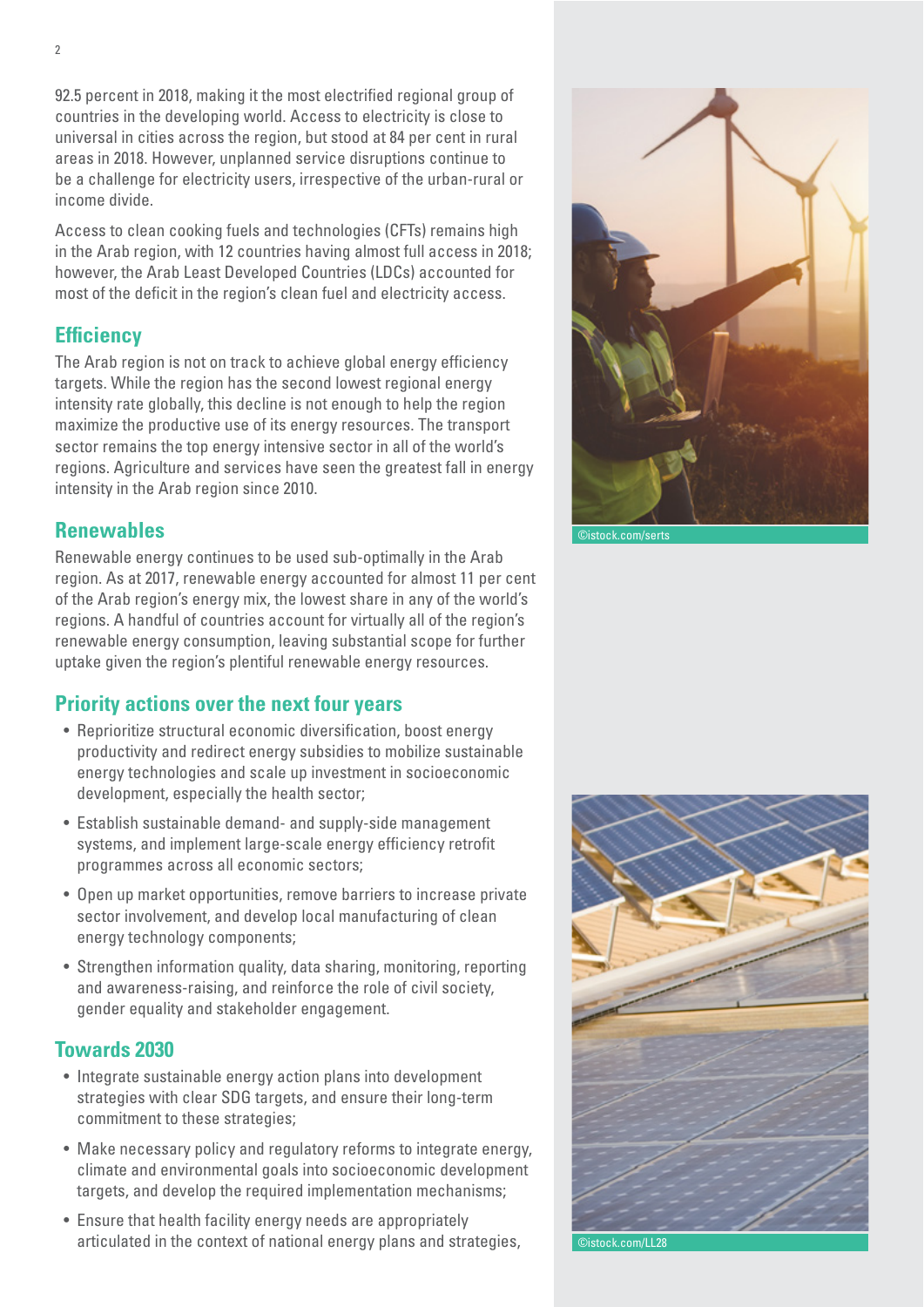especially those aimed at critical industries and end users of energy services;

- Enhance interregional cooperation, trade and grid interconnection, and share and learn from best practices;
- Build institutional capacity, increase transparency and accountability, and strengthen local governance and communication.

## **Energy access**

**SDG7.1.1 ELECTRIFICATION.** Overall, the Arab region has made significant progress in access to energy.

By 2018, electrification access was universal in almost all but three Arab countries, namely the Sudan, Mauritania and Yemen, with near-complete electrification rates in Gulf Cooperation Council (GCC) countries and parts of the Maghreb and Mashreq from the 1990s.

The region's access deficit has been rapidly declining in recent years: the population without access to electricity fell from around 40 million in 2010 to 30 million in 2018.

**Key deficit countries.** Despite near universal access to energy in most Arab countries, large portions of the rural population in Arab LDCs lack basic electricity services, with far-reaching effects on sustainable development across different indicators. Over 90 per cent of the Arab region's entire access deficit in 2018 was concentrated in the three Arab LDCs: the Sudan (16.8 million), Yemen (6.1 million) and Mauritania (2.4 million). The rest of the region's access deficit is found in Libya and the Syrian Arab Republic, both war-torn countries, with Libya unable to recover its 100 per cent access rate since 2000.





#### **Figure 1.** Share of population with electricity access in the Arab region, 2000 and 2018 (Percentage)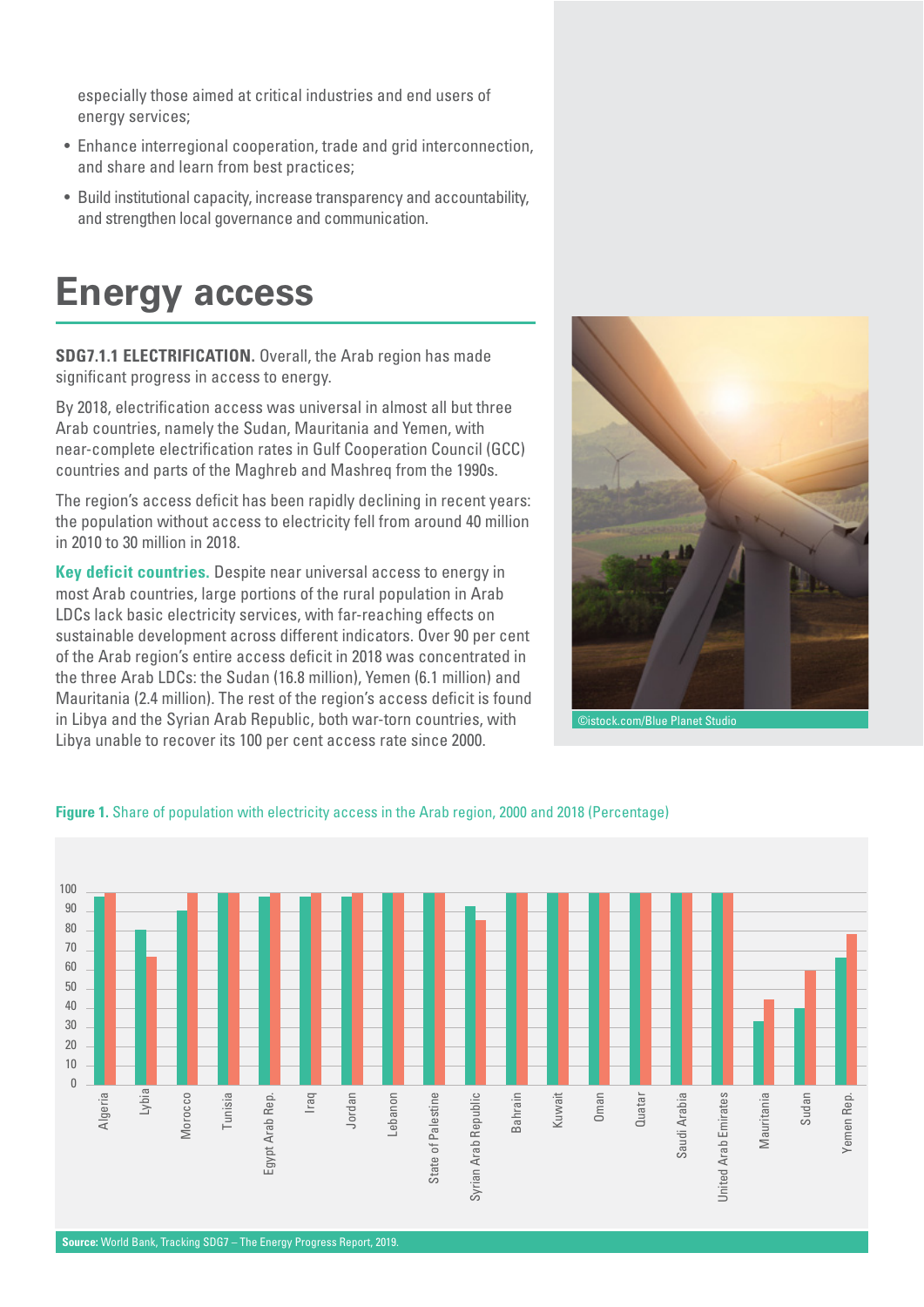**Urban rural distribution. The Arab region's electricity access deficit is predominantly a rural problem, largely affecting the Arab LDCs.** Some 88 per cent of the urban population of Arab LDCs, but only around 53 per cent of the rural population, had access to electricity in 2018.

**Conflict, occupation and instability have led to a regression in access.** In Iraq, Libya, the Syrian Arab Republic, Yemen and the occupied Palestinian territory (specifically the Gaza Strip), damaged and destroyed national infrastructure, including power-generation plants and transmission infrastructure, have contributed to the collapse of essential public facilities such as hospitals, schools, secure water access and sewerage. Libya and the Syrian Arab Republic saw declining rates of electricity access over the tracking period 2010-2017, reflecting large-scale infrastructure destruction that will likely hamper the provision of universal access to electricity for many years to come.

#### **Electricity access does not necessarily entail reliable**

**electricity services.** Electricity service disruptions pose significant challenges for households, businesses, medical facilities and the public sector. Planned and unplanned service disruptions owing to insufficient generation capacity and transmission infrastructure have been of particular concern in conflict-affected Iraq, Libya, the State of Palestine, the Syrian Arab Republic and Yemen, but also in neighbouring Jordan and, particularly, Lebanon.

**The COVID-19 pandemic has put pressure on water availability and therefore on electricity.** The Jordanian water sector accounts for around 15 per cent of the total annual electricity generated. In Bahrain, Qatar and the United Arab Emirates, almost 30 per cent of fuel consumed during power and water generation is due to desalination.

#### **Affordability is linked to service quality and the**

**access rate.** Electricity is therefore not equally affordable everywhere. Jordanians, Moroccans, Palestinians and Tunisians pay more than 20 times the average bill in the Arab region's lowest-cost country. This affects affordability of electricity services, particularly among low- and lower-middle income groups. Many off-grid solutions, such as mini-grids that offer access to remote settlements, remain disproportionally expensive, affecting access rates.

#### **SDG 7.1.2 CLEAN COOKING**

#### **Overall, access to CFTs is encouragingly high in the Arab region, but lags behind progress in**

**electrification.** Region-wide access to CFTs has grown at a slow average annual rate of 0.22 per cent since 2010, driven primarily by improved access rates in Mauritania and the Sudan, which account for a large share of the region's access deficit.

#### **Box 1.** Critical Role of Electricity COVID-19

The COVID-19 crisis highlights the central role and importance of electricity, and what policymakers must do to ensure that current and future systems remain reliable. Without electricity, many basic life-saving interventions in health facilities, especially those that combat the spread of COVID-19, cannot be performed safely or at all. The Arab LDCs and countries in conflict require special support to resolve the energy gap in health facilities: decision makers from the energy and health sectors must work together to ensure that the energy needs of health facilities are adequately prioritized.

#### **Figure 2. Arab region's clean cooking access-deficit in population numbers (millions), 2018**



**Urban-rural divide.** Like electricity, the access deficit for CFTs is far more pronounced in rural areas than in cities. Access to finance in deficit countries remains a critical enabler of universal access to CFTs and electricity.

#### **Political conflict has slowed progress in access**

**to CFTs**. The breakdown in electricity services in a number of conflict-affected countries has reduced CFT access, leading to severe health consequences and environmental destruction.

#### **Lockdown policies to curb the spread of COVID-19 disproportionately affect women, since they are responsible for cooking.** There is therefore an urgent need to improve the availability and affordability of suitable household energy solutions that are clean for health at the point of use.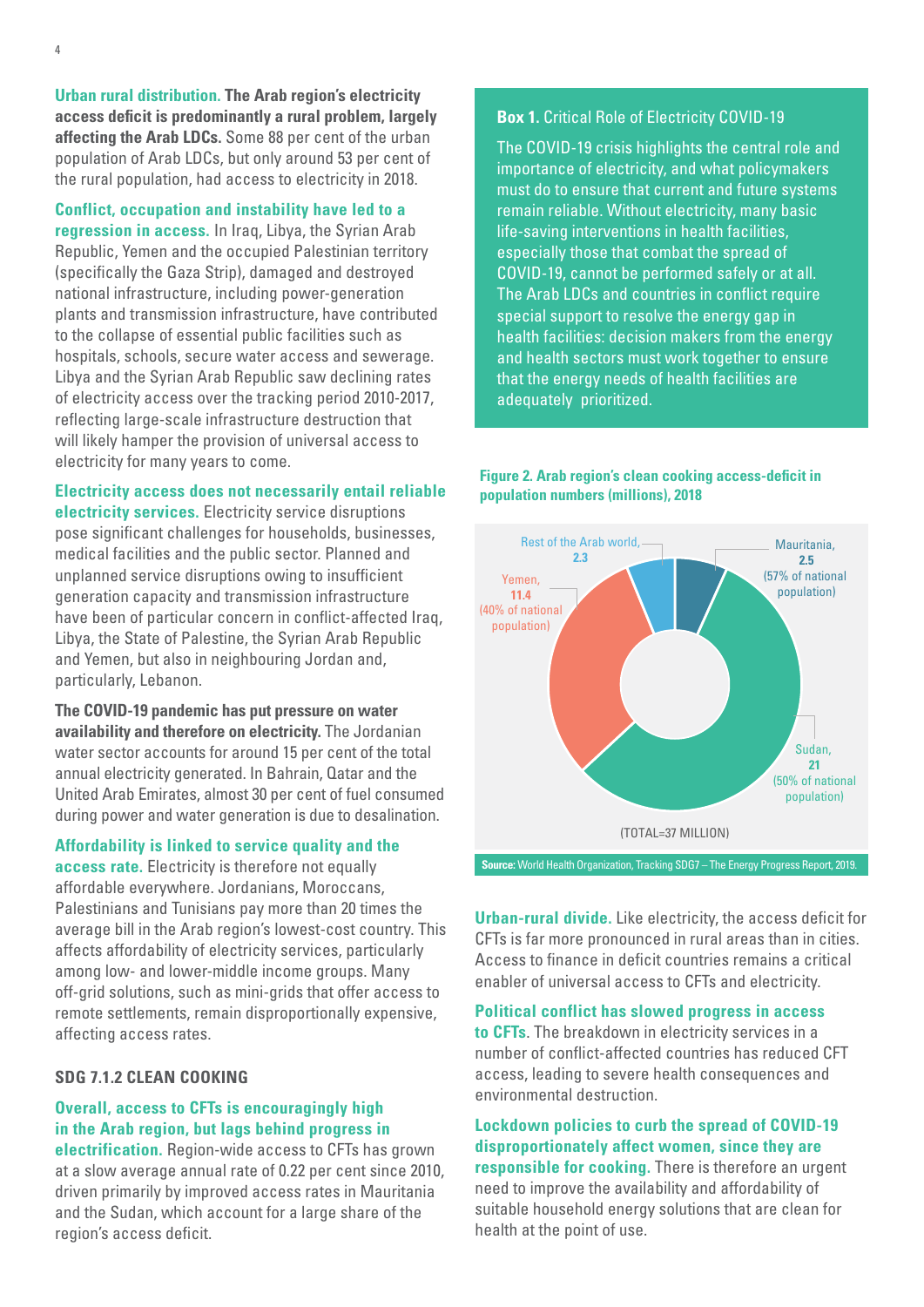#### **Box 2.** Energy Access Deficit in Yemen Exacerbated by COVID-19

Women in Yemen suffer many negative consequences from declining access rates to electricity and CFTs, including food insecurity owing to their inability to refrigerate food, and a dramatic deterioration in medical services because of health clinics' inability to refrigerate vaccines and provide other life-saving services. The COVID-19 **pandemic has exacerbated this precarious situation, thus increasing the risk of gender-based violence.**

## **Energy efficiency**

The Arab region's average energy intensity rate was around 4.7 MJ/\$2011 PPP in 2017, reflecting a flat trend of autonomous and largely structural energy efficiency improvements since 1990. However, the Arab region's energy intensity progress rate has improved over the period 2014-2017. Changes over the period 2014–2017 at the country level show progress, with some countries' results reflecting achievements from previous energy efficiency plans, scaled-up policies, and reduced energy intensity.

The Maghreb excluding Libya, the Mashreq, and the Arab LDCs have seen a long-term trend of falling energy intensity since the 1990s.

**Conflict and instability have significantly affected some countries' energy intensity rates,** in particular Iraq, Libya, the State of Palestine and the Syrian Arab Republic.

GCC countries exhibit different dynamics than other Arab countries. Overall, energy intensity in GCC countries has been rising since the 1990s. Energy intensity in Bahrain and Qatar is far above other GCC countries, but with a downward trend.

**Transport energy intensity in the Arab region is the highest worldwide, but there is significant scope for improvement.** Public transport has been developed only in parts of the region, but a range of sustainable public transport projects are being implemented and will improve mobility and travel sustainability many Arab countries. Nonetheless, rationalizing energy use in the transport sector is a key challenge.

For years, the environmental community has called on employers in the public and private sectors to accelerate telecommuting plans, reduce international travel, and decouple energy consumption from economic growth, but little has been done on the scale required, especially in the Arab region. **Among the lessons learned from the current pandemic is the urgent need to accelerate progress towards sustainable energy systems.**

**Special policy attention needs to be given to energy intensive industries** (representing over 70 per cent of industrial energy consumption in many Arab countries), reflecting the structure of large-scale energy extraction and processing activities.



#### **Figure 3.** Arab subregional energy intensity trends, 1990–2017 (MJ/\$2011 PPP)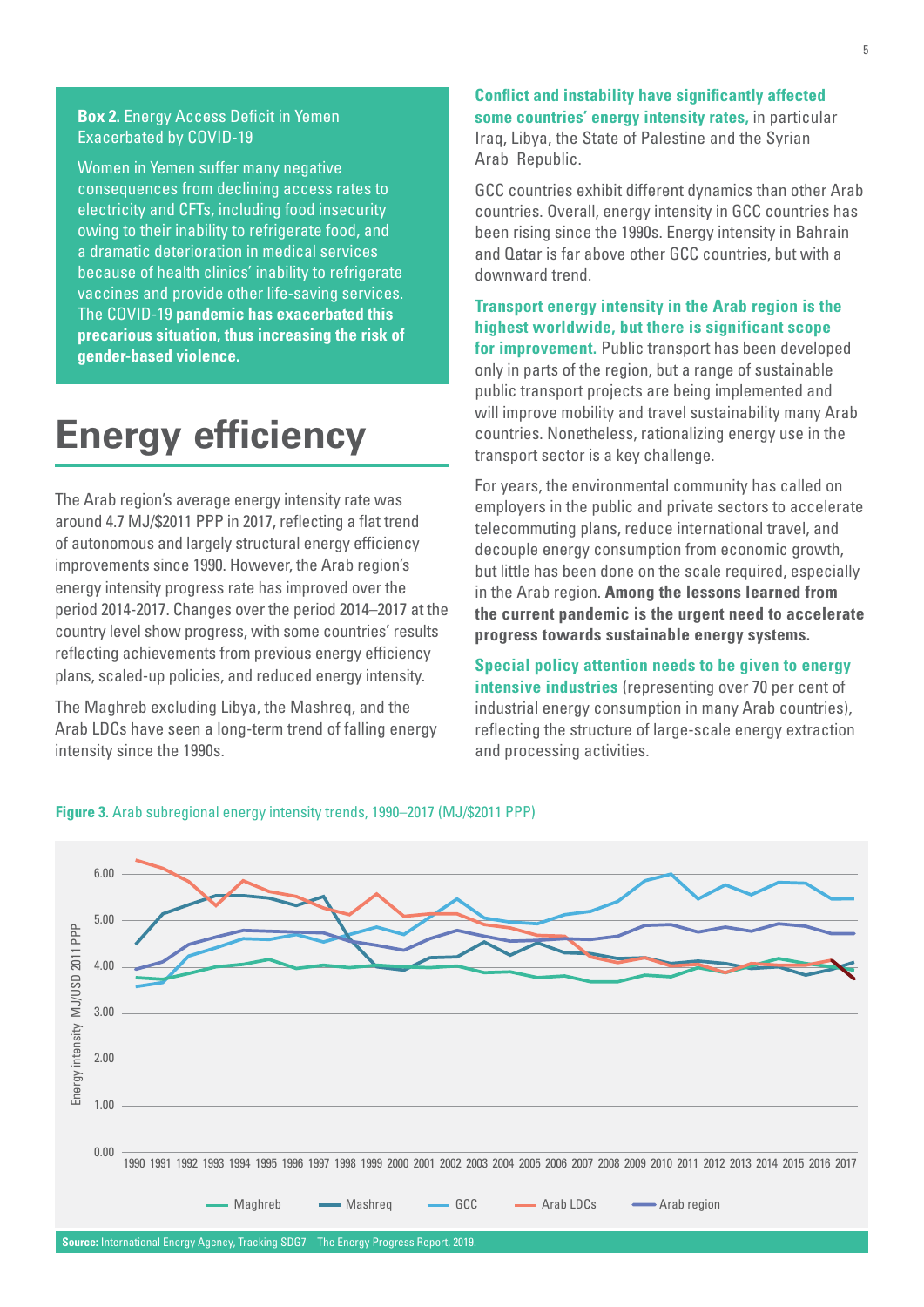Oil and gas exports dominate industrial activity in the region's large oil exporters – Algeria, Bahrain, Iraq, Kuwait, Libya, Oman, Qatar, Saudi Arabia and United Arab Emirates – making up more than 50 per cent of industrial value added. The industrial structure shifted as fuel export value dropped, both as oil prices fell in 2014 and as processed metal and manufacturing grew since 2010.

#### **Agriculture constitutes a key part of several Arab**

**economies,** especially Egypt, Jordan, Lebanon, Mauritania, Morocco, the Sudan and Tunisia. The sector's performance is already being challenged by changing weather patterns, affecting productivity and energy intensity with increasing demand for irrigation and mechanical ventilation of livestock facilities. Climate change will likely accelerate these challenges over the coming decade.

**Reducing energy intensity is a priority for agricultural producers in an already vulnerable region, as it directly affects food security and water scarcity.** As the COVID-19 pandemic continues, pressure will rise on desalinated water and food production, driven by restrictions in most countries on food exports to ensure self-sufficiency during the crisis.

**Building energy intensity is increasing in the Arab region.** Rising living standards and incomes mean that home appliances have become more affordable for larger

segments of the population. Moreover, temperatures are rising across the region, and buildings are being constructed using designs and materials that cannot withstand the heat. These factors will substantially drive up building demand for energy across the Arab region over the coming decades.

#### **SDG 7.2 RENEWABLE ENERGY**

Since 2010, the share of renewable energy has plateaued at around 10 per cent of the Arab region's total final energy consumption, reaching 10.8 per cent in 2017, following a long-term trend of decline. Few Arab countries rely on renewable energy as a substantial share of their final energy consumption. Renewable energy contributes a substantial share – above 10 per cent – to the national energy mix in only Mauritania, Morocco, the State of Palestine, the Sudan and Tunisia, but only from solid biofuel. This form of traditional renewable energy, in many cases, provides inferior access to energy compared with modern liquid and renewable energy sources and electricity, but retains an overwhelming share in all of these countries' renewable energy consumption. Nine Arab countries, including all GCC countries, consumed no or negligible amounts of renewables, basing their energy mix entirely on fossil fuels.

Solid biofuels account for the largest share of renewable energy consumed in the Arab region – around 81 per



#### **Figure 4.** Share of renewable energy in Arab countries' energy mix, 2017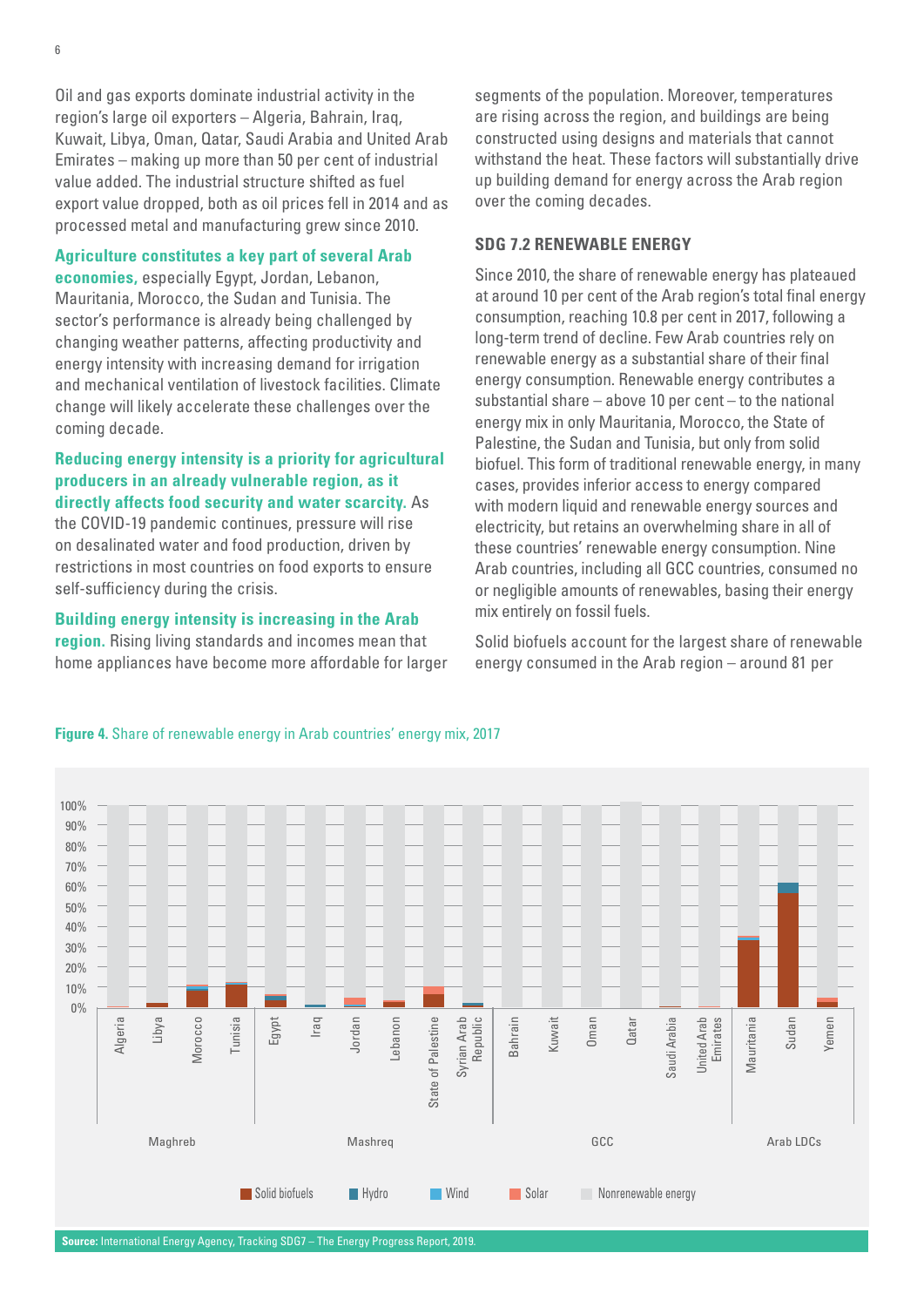cent of total renewable energy consumption. Much of the Arab region's solid biofuel use is traditional, largely used for cooking, heating and some lighting, with low levels of efficiency and high levels of associated indoor air pollution.

At around 13 per cent of total renewable energy consumption, hydropower is the main renewable energy source in Arab countries with hydro-resources (Egypt, Iraq, the Sudan and the Syrian Arab Republic) after solid biofuel. Only in Morocco is wind energy more widespread than hydropower.

The use of solar and wind energy has increased in recent years, with the highest shares in total final energy consumption in Jordan, the State of Palestine and Yemen. Iraq has also seen an uptake of solar energy, but limited capacity for data collection over the tracking period 2010- 2017.

**Significant cost reductions for solar power utilitysize projects were driven by Arab countries.** Effective

policy design to remove market barriers and encourage private investment has been key to driving up the deployment of solar and wind power in the Arab region. This includes an attractive investment climate for utilityscale solutions and attractive financing rates in GCC countries. Furthermore, effective policy design to remove market barriers and encourage private investment has increased the deployment of solar and wind power in the Arab region.

#### **The dominant use of renewable energy is in heat**

**generation.** Owing to the high share of solid biofuel for use in cooking and heating in the Arab region, the residential sector remains the most dominant end-user of renewable energy. In 2016, it accounted for over 80 per cent of total renewable energy consumption, owing to the large proportion of solid biofuel used for cooking. Only 18 per cent of the Arab region's renewable energy consumption is used in electricity generation, with virtually no use of renewable energy in the transport sector.

**Figure 5.** Final consumption of renewable energy by end-use sector, 2016



#### **Box 3.** COVID-19 and the Energy Supply Chains

COVID-19 has affected all energy supply chains at a moment when the Arab region's energy transition was beginning to build up steam. Low oil and gas prices may place pressure on the economics of renewable energy sources, and limit the capital available for industries and related projects. Without policy support, some renewables that have seen rapid deployment may have to wait for markets to recover, ceding ground to fossil fuels.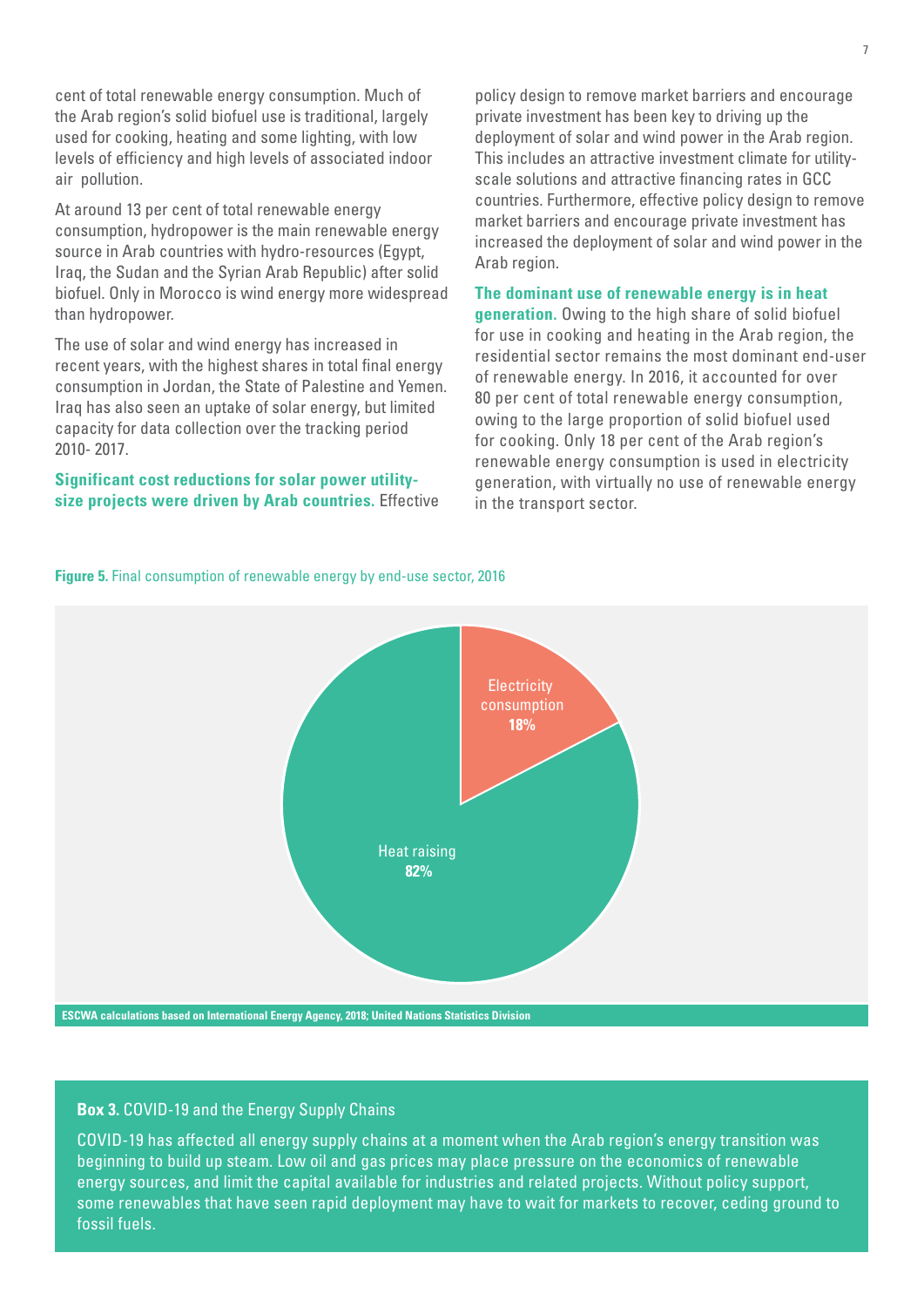**The Arab region is highly vulnerable to future effects of climate change, and is not on track to meet its SDG 7 targets or its targets under SDG 13.** These challenges threaten the livelihoods of millions by reducing the availability of arable land and drinking water, because of higher temperatures and more frequent natural disasters.

Climate action needs to become an integral part of national policymaking. Regional economies have a great deal to gain from aligning their policies with the SDG framework. Moreover, national energy plans and nationally determined contributions should be clearly linked to SDGs 7 and 13, and finance for conventional energy systems must be redirected to mobilize sustainable energy technologies.

## **Policy implications and recommendations**

**Formulating appropriate policies and creating a larger business-friendly environment in which markets, rather than individual government-directed projects,** drive structural change is a fundamental challenge for all Arab countries. This requires the right mix of positive incentives and effective enforceable regulations to drive widespread implementation and outcomes in renewable energy and energy efficiency.

**Integration of sustainable energy programmes in wider socioeconomic policies,** such as addressing income poverty, providing access to health and credit facilities, and developing implementation capacity, are critical to the success of many of these policies.

**Investments will need to be made.** Governments are challenged to better understand the opportunities for their countries from the current and projected declining price trends for renewable energy and energy efficiency technologies. These provide Governments with opportunities to displace consumer energy subsidies with lower-cost and higher-quality services.

**Providing funding will rapidly expand implementation.**  Existing investment in energy efficiency and renewable energy constitutes a small part of existing capital flows. Sufficient experience now exists in energy efficiency and renewable energy technologies in the Arab region to rapidly expand investment in their implementation. Efforts to establishing super energy service companies in the region demonstrate how to scale up sustainable energy investment.

**Developing and implementing clean energy policies will increase health-sector reliance on clean energy, promote energy efficiency,** and ensure that appropriate resources and responsibilities are allocated to the management and maintenance of health facilities' energy resources.

**Health sector subsidies are a sensitive policy issue.** The current COVID-19 crisis has highlighted the limitations and challenges in increasing investments in the health sector. Such investments could be expanded by reallocating fossil fuels subsidies to the health sector to support the most vulnerable and society at large.

**Enhancing regional and international cooperation** to ensure the resilience of energy systems can be achieved through free trade, energy interconnectivity, research and technology transfer, and mobilizing of funds in support of developing and vulnerable communities to jointly face any global, regional and national disasters,



stock.com/Boonyacho